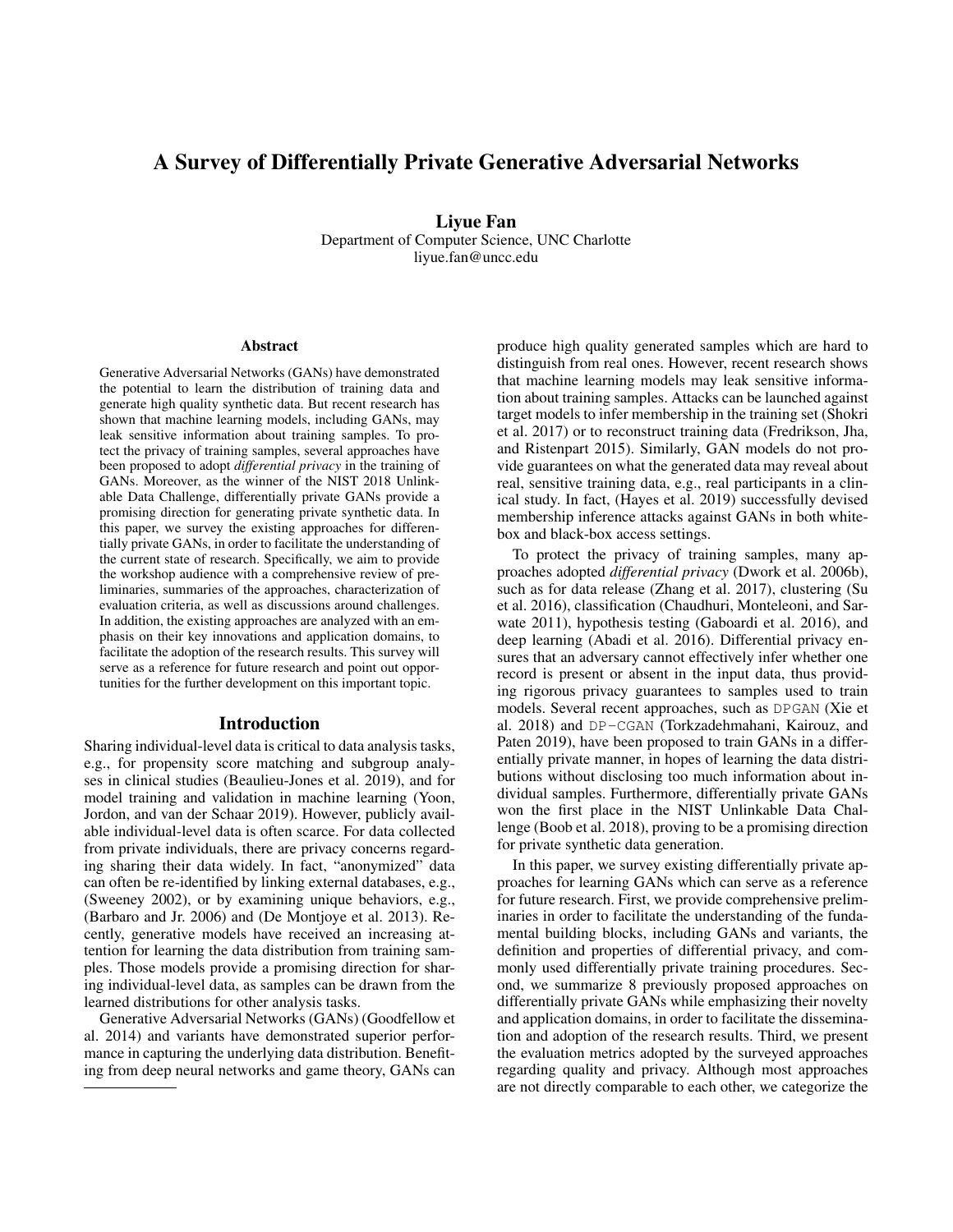

Figure 1: GAN Illustration (Zhang, Ji, and Wang 2018)

adopted quality metrics into the evaluation of *generated data* vs. *methods* trained on generated data. In doing so, we hope to provide future research with a framework for assessment. Last but not least, we identify challenges in learning differentially private GANs and present lessons learned from the surveyed approaches as well as possible avenues for future research.

#### **Preliminary**

In this section, we review Generative Adversarial Networks (GANs) and variants, differential privacy concepts and properties, and private training procedures adopted by the surveyed approaches.

#### GANs and Variants

There has been an increasing interest in generative models as they can produce synthetic data that have similar characteristics as real data. Generative Adversarial Networks (GANs) proposed by Goodfellow et. al (Goodfellow et al. 2014) has been the state-of-the-art method to learn generative models. An illustration of the typical architecture of GANs is depicted by (Zhang, Ji, and Wang 2018) in Figure 1. Essentially, GANs consist of two components, i.e., a generator G and a discriminator  $D$ . The generator  $G$  learns to capture the original data distribution  $p_{data}$  by mapping a latent distribution  $p_z$ . Specifically, G takes as input a random noise z and generates synthetic data. On the other hand, the discriminator D learns to discriminate between samples drawn from  $p_{data}$ , i.e., x, and those generated by G, i.e.,  $G(z)$ . D takes a sample as input and returns a score representing whether it is real or synthetic. By generating samples that appear to come from the original data distribution, the goal of the generator is to fool the discriminator. The generator and discriminator are trained simultaneously through an adversarial process: the more the generator improves the quality of synthetic data, the harder it is for the discriminator to distinguish between original and synthetic samples.

The problem is formulated as a minimax two-player game with the following objective (Goodfellow et al. 2014):

$$
\min_{G} \max_{D} \mathbb{E}_{x \sim p_{data}}[\log D(x)] + \mathbb{E}_{z \sim p_z}[\log(1 - D(G(z)))].
$$
\n(1)

Variants of the original GAN formulation have been proposed to improve training and incorporate auxiliary information. Several of them have been adopted by the differentially private approaches.

*Conditional GAN* (CGAN) (Mirza and Osindero 2014) allows both the generator and discriminator to be conditional on some side information, denoted by  $y$ , such as class labels. As a result, CGAN can generate synthetic data for a given class. The objective for CGAN is given by:

$$
\min_{G} \max_{D} \quad \mathbb{E}_{(x,y)\sim p_{xy}}[\log D(x,y)] \n+ \mathbb{E}_{z\sim p_z, y\sim p_y}[\log(1 - D(G(z,y),y))]
$$
\n(2)

where  $p_{xy}$  represents a joint distribution for real samples x and labels  $y$ , and  $p_y$  denotes the label distribution.

*Auxiliary Classifier GAN* (AC-GAN), proposed recently (Odena, Olah, and Shlens 2017), is an extension of the CGAN that introduces a new player  $C$  which is a classifier. In practice, the classifier  $C$  can be learned with the discriminator as an additional output. The AC-GAN objective combines the original GAN loss with the classification loss on real and synthetic data:

$$
\min_{G,C} \max_{D} \mathbb{E}_{x \sim p_x} [\log D(x)] \n+ \mathbb{E}_{z \sim p_z, y \sim p_y} [\log(1 - D(G(z, y)))] \n- \lambda_c \mathbb{E}_{(x,y) \sim p_{xy}} [\log C(x, y)] \n- \lambda_c \mathbb{E}_{z \sim p_z, y \sim p_y} [\log (C(G(z, y), y))]
$$
\n(3)

where  $\lambda_c$  is a hyper-parameter balancing GAN loss and auxiliary classification loss. As can be seen, the discriminator  $D$ no longer receives the label as input, which allows AC-GAN to learn a representation in the latent space  $p_z$ , independent of the class label.

*Wasserstein GAN* (WGAN) was proposed by Arjovsky et. al (Arjovsky, Chintala, and Bottou 2017) to improve training stability by minimizing the earth-mover distance (a.k.a., Wasserstein-1 distance) between  $p_z$  and  $p_{data}$ , as opposed to the Jensen-Shannon divergence (Goodfellow et al. 2014). Specifically, the objective of WGAN is given by:

$$
\min_{G} \max_{w \in W} \mathbb{E}_{x \sim p_{data}}[f_w(x)] - \mathbb{E}_{z \sim p_z}[f_w(G(z))]
$$
 (4)

where  $\{f_w\}_{w\in W}$  are a family of K-Lipschitz functions for some constant K, i.e.,  $||f||_{Lip} \leq K$ . To find functions  $\{f_w\}$ for Equation 4, the study (Arjovsky, Chintala, and Bottou 2017) shows that it is sufficient to train a neural network as a typical GAN, while clamping the weights  $w$  to a fixed box (e.g.,  $[-0.01, 0.01]$ ) after each gradient update. As we will see later, this operation coincides with gradient clipping in the differentially private stochastic gradient descent, for a different purpose.

## Differential Privacy (DP)

Differential privacy (Dwork et al. 2006b; 2006a) has become the state-of-the-art paradigm for protecting individual privacy in statistical databases. Intuitively, it guarantees that an algorithm's output distribution will not be significantly changed by the presence (or absence) of any individual record. By observing the output, an adversary cannot learn more about individuals; therefore privacy is protected. In the context of GANs, differential privacy shows promise to enable accurate learning of the data distribution, despite adding or removing any training sample.

Specifically, two databases  $\mathcal D$  and  $\mathcal D'$  are neighboring databases if

$$
\exists x \in \mathcal{D}, s.t. \mathcal{D} \setminus \{x\} = \mathcal{D}'. \tag{5}
$$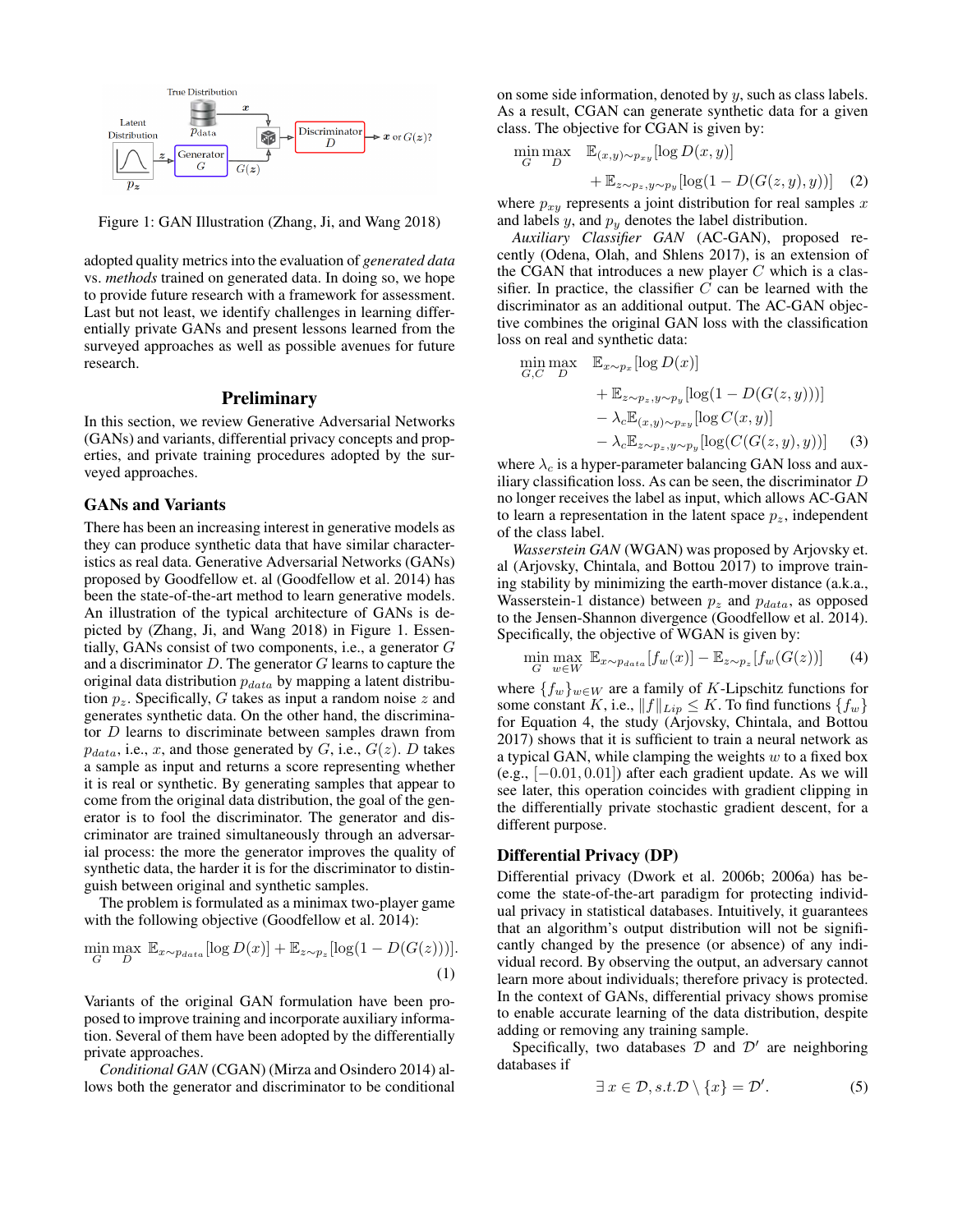#### Definition 1 (Differential Privacy(Dwork et al. 2006a))

*A randomized mechanism M is*  $(\epsilon, \delta)$ -differentially private *if for any output set* S *and any neighboring databases* D  $and \mathcal{D}'$ 

$$
P(\mathcal{M}(\mathcal{D}) \in S) \le e^{\epsilon} P(\mathcal{M}(\mathcal{D}') \in S) + \delta. \tag{6}
$$

where parameters  $\epsilon$  and  $\delta$  are non-negative real numbers. When  $\delta = 0$ , the definition is equivalent to  $\epsilon$ -DP (Dwork et al. 2006b), where  $\epsilon$  bounds the difference in M's output probabilities using  $D$  and  $D'$  everywhere. Small  $\epsilon$  indicates strong privacy, and vice versa. With  $\delta > 0$ ,  $(\epsilon, \delta)$ -DP allows pure  $\epsilon$ -DP to fail for a small probability  $\delta$ . To provide individual privacy in case of  $\epsilon$ -DP failure, the recommended value for  $\delta$  should be smaller than the inverse of the database size, i.e.,  $\frac{1}{|D|}$ . Recently, another relaxation of  $\epsilon$ -DP, *Rényi Differential Privacy* (RDP) has been proposed. The study (Mironov 2017) shows that RDP is a strictly stronger privacy notion than  $(\epsilon, \delta)$ -DP, and is well-suited for expressing algorithmic privacy guarantees.

Mechanisms *Gaussian mechanism* has been widelyadopted to achieve  $(\epsilon, \delta)$ -DP. Specifically, for a given function  $f : D \to R$ , its  $L_2$  sensitivity is defined as  $\Delta_2 f =$  $\max_{\mathcal{D}, \mathcal{D}'} || f(\mathcal{D}) - f(\mathcal{D}') ||_2$ . By adding Gaussian noise to f's output, i.e.,  $\mathcal{M}(\mathcal{D}) = f(\mathcal{D}) + \mathcal{N}(0, (\sigma \Delta_2 f)^2)$ , satisfies  $(\epsilon, \delta)$ -DP for  $\epsilon < 1$  and  $\sigma > \sqrt{2 \ln 1.25/\delta}/\epsilon$ . To achieve pure  $\epsilon$ -DP, the *Laplace mechanism* has been widely adopted for database queries as well as learning models. Let  $\Delta_1 \hat{f} = \max_{\mathcal{D}, \mathcal{D}'} ||f(\hat{\mathcal{D}}) - f(\mathcal{D}')||_1$  denote the  $L_1$  sensitivity of function  $f$ . Adding Laplacian noise to  $f$ 's output, i.e.,  $\mathcal{M}(\mathcal{D}) = f(\mathcal{D}) + Lap(0, \lambda \Delta_1 f)$ , satisfies  $\epsilon$ -DP for  $\lambda = 1/\epsilon$ . One advantage of differential privacy is that it is resistant to *post-processing*. Given an arbitrary mapping  $f : R \rightarrow R'$ and an  $(\epsilon, \delta)$ -differentially private mechanism  $\mathcal{M}: D \to R$ ,  $f \circ M : D \to R'$  is  $(\epsilon, \delta)$ -differentially private.

Privacy Accounting It is possible to combine multiple differentially private mechanisms. The composition of  $k$ mechanisms that each of them are  $(\epsilon, \delta)$ -differentially private, is at least  $(k\epsilon, k\delta)$ -differentially private (Dwork et al. 2006a). The concept of *privacy accountant* (McSherry 2009; Abadi et al. 2016) has been proposed to keep track of the accumulated privacy loss in repeated execution of differentially private mechanisms.

The Moment Accountant (MA) technique (Abadi et al. 2016) has been widely adopted to account for differential privacy in composition of multiple mechanisms, which provides strong estimates of privacy loss compared to other composition theorems (Dwork et al. 2006a; Dwork, Rothblum, and Vadhan 2010). Specifically, MA (Abadi et al. 2016) tracks the overall privacy budget spent, i.e.,  $(\epsilon, \delta)$ , for composing Gaussian mechanisms with random sampling. It computes the log moments of the random variable for privacy loss and calculates the tail bound using moments bound and standard Markov inequality. On the other hand, RDP Accountant (Mironov 2017) has been shown to provide a *tighter* bound for privacy loss compared to MA (Abadi et al. 2016). In addition, RDP analysis of the Gaussian mechanism is straight-forward and the privacy budget curve for a composite mechanism is simply the sum of base mechanisms.

As a result, it has been adopted by one surveyed approach DP-CGAN as well as Google's TensorFlow Privacy.

#### Training with Differential Privacy

DPSGD The differentially private stochastic gradient descent method (DPSGD) developed by (Abadi et al. 2016) is a general method to minimize loss functions empirically for complex networks with differential privacy. In order to obfuscate the influence of individual training samples on the final model, the computed gradients are clipped and random noise is added. The basic training procedure of DPSGD iterates as follows:

- A batch of samples are processed and the empirical loss is computed.
- Gradients for model weights are calculated from the loss.
- Per sample gradient is clipped to the minimum value between its  $L_2$  norm and a clipping bound given as a hyperparameter.
- A Gaussian noise is drawn with a variance proportional to the clipping bound and is added to the clipped gradients.
- The model is updated.
- Cumulative privacy loss is computed using a privacy accountant and the training process terminates if the differential privacy budget is exhausted.

In order to learn differentially private GANs, most surveyed approaches (except for PATE-GAN) utilize the DPSGD method to train the discriminator network. Considering DP's resistance to post-processing and the fact that the generator does not access real data, the generator network trained with a differentially private discriminator is also differentially private.

PATE PATE (Papernot et al. 2016) provides a differentially private mechanism for learning classification models, while protecting the privacy of training samples. One surveyed approach, i.e., PATE-GAN (Yoon, Jordon, and van der Schaar 2019), adopts the PATE method to learn GANs privately. In PATE, the training set is partitioned into  $k$  disjoint subsets, i.e.,  $\mathcal{D}_1, \dots, \mathcal{D}_k$ , and k classifiers, i.e.,  $T_1, \dots, T_k$ , also called *teachers*, are trained separately on the k partitions. To classify a new instance  $x$ , a differentially private output is obtained by performing a noisy aggregation of teacher outputs.

$$
\mathrm{PATE}_{\lambda}(x) = \arg\max_{j\in\{1,..,m\}}(n_j(x) + \mathrm{Lap}(\lambda))\qquad(7)
$$

where m is the number of possible classes, and  $n_i(x)$  denotes the number of teachers that output class  $j$  for  $x$ . Naturally, each query answered by  $\text{PATE}_{\lambda}$  satisfies  $1/\lambda$ -DP. An extension of PATE introduced in (Papernot et al. 2016) is to train a *student* model using a public dataset labeled through the PATE method. The student model itself is differentially private, and its internal parameters can be accessed freely, in terms of privacy.

Note that both DPSGD and PATE are compatible with optimization algorithms for training, such as Adam (Kingma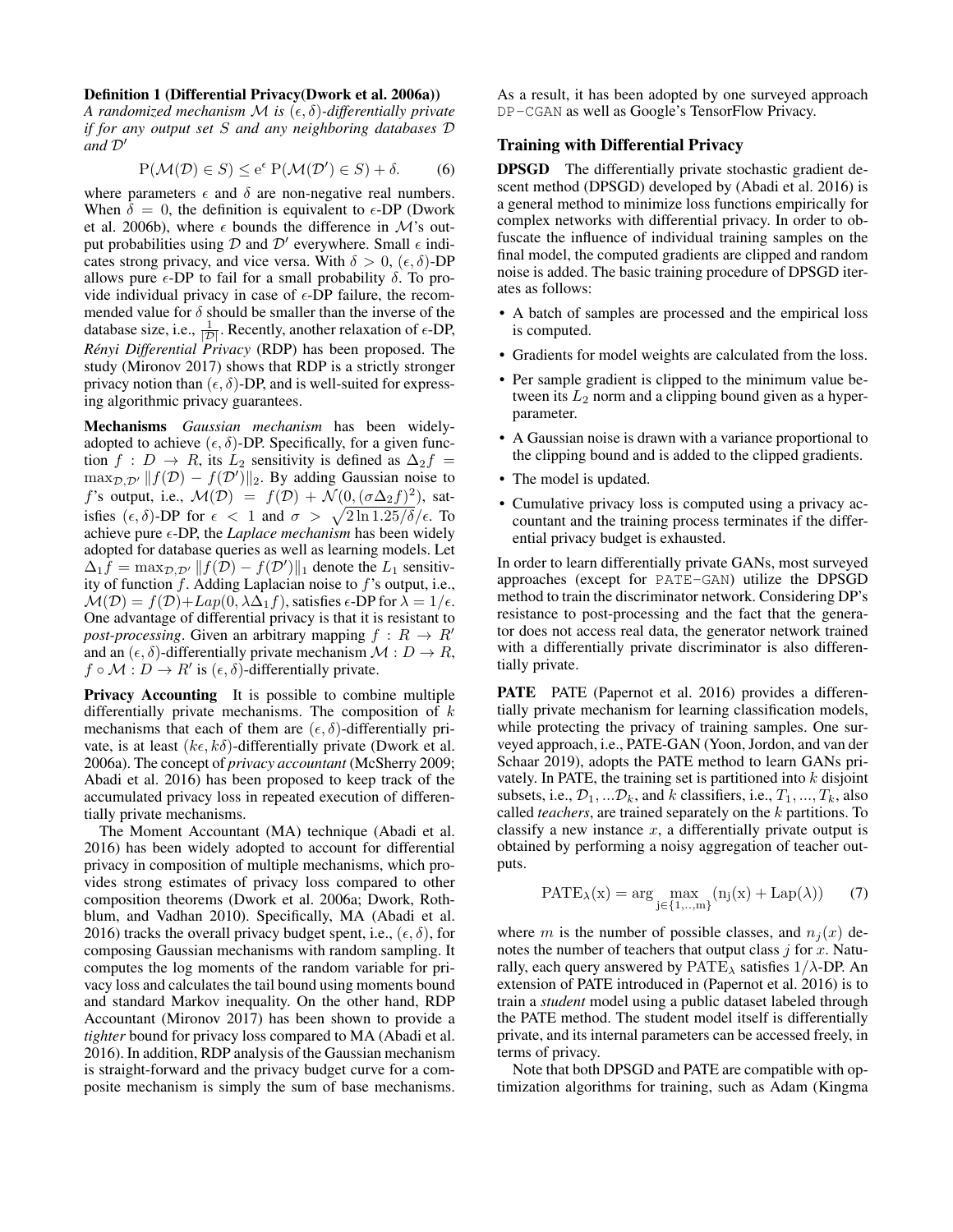and Ba 2014) and RMSProp (Hinton, Srivastava, and Swersky 2012), which can operate on the clipped and perturbed gradients in DPSGD and the gradients of the student model in PATE.

#### Differentially Private Algorithms

This section briefly describes each surveyed approach, while highlighting their key innovations and application domains. A comparative summary of the differentially private approaches is provided in Table 1.

#### DPGAN, dp-GAN, GANobfuscator

DPGAN (Xie et al. 2018) and dp-GAN (Zhang, Ji, and Wang 2018) are two earlier approaches proposed to learn differentially private GANs. DPGAN has been applied to generating image and EHR data, e.g., MNIST and MIMIC III, while dp-GAN has a focus on generating image data, such as MNIST and CelebA. As for training, both DPGAN and dp-GAN follow the DPSGD method for the discriminator. DPGAN adopts the WGAN objective as in Equation 4, while dp-GAN adopts the method proposed by (Gulrajani et al. 2017), aka *improved WGAN*, which is an alternative to weight clipping (Arjovsky, Chintala, and Bottou 2017) in order to enforce the Lipschitz constraint.

DPGAN clips the model weights  $w$ , as suggested in (Arjovsky, Chintala, and Bottou 2017), to ensure discriminator network  $f_w$  is Lipschitz. Although the method does not have an explicit step that clips the gradients as in DPSGD, the authors (Xie et al. 2018) show that by clipping  $w$  to a bounded box  $[-c_p, c_p]$ , the gradients are automatically bounded by some constant  $c_g$ . dp-GAN explicitly clips the gradients and has proposed several optimization strategies to improve the training stability and convergence rate, including: *adaptive clipping* adjusts the parameters' clipping bounds during training by accessing a small set of public data; *parameter grouping* is to cluster those parameters with similar clipping bounds, and to achieve a trade-off between privacy loss and convergence with a uniform clipping bound for each cluster; warm starting initializes the model with a small set of public data to boost the convergence. Similarly, GANobfuscator (Xu et al. 2019) builds on the improved WGAN and adopts adaptive clipping as in dp-GAN.

## dp-GAN-TSCD

We denote the approached proposed in (Frigerio et al. 2019) as dp-GAN-TSCD, where TSCD stands for "time series, continuous, and discrete" data. This approach aims to generate time series, e.g., from IoT systems, and multi-variate tabular data, such as UCI Adult and Mushroom, by establishing a flexible architecture for the generator network. Specifically, the authors adopt Long Short-Term Memories (LSTM) for time series. As for discrete variables in tabular data, a softmax layer is added which represents the probability distribution of each variable. dp-GAN-TSCD builds on the improved WGAN (Gulrajani et al. 2017) and performs training with the DPSGD method. In order to reduce the DP noise in parallel with the decreasing trend of the gradients, the authors propose a *clipping decay* strategy where

the clipping bound decreases exponentially with each generator update. Empirical evaluation in (Frigerio et al. 2019) has shown improved utility as a result of the clipping decay strategy. It is worthy noting that dp-GAN-TSCD adopts a *universal* clipping bound for all gradients.

## PATE-GAN

PATE-GAN (Yoon, Jordon, and van der Schaar 2019) was proposed to generate synthetic multi-variate tabular data without compromising the privacy of training data. Many datasets adopted in (Yoon, Jordon, and van der Schaar 2019) are from health domain, e.g., MAGGIC (Pocock et al. 2012), Unite Network for Organ Transplant (Cecka and Terasaki 1993), and UCI Epileptic Seizure Recognition. PATE-GAN provides an interesting approach to learning differentially private GANs. On one hand, it adopts the PATE method to achieve differential privacy, as opposed to the general DPSGD method. On the other hand, the authors proposed a novel method to train the student discriminator, without requiring publicly available dataset, as opposed to (Papernot et al. 2016). Specifically, a set of *teacher* discriminators are trained separately as vanilla models on disjoint partitions of the training set. In other words, each teacher is trained as in a standard GAN network, except the teacher only sees its own partition of the real data. A *student* discriminator is trained with *generated samples*, labeled by the teachers using the PATE method. The generator is trained to minimize its loss with respect to the student discriminator. As a result, the student model can be trained privately without public data and the generator can utilize the process to improve the generated samples.

## DP-CGAN

DP-CGAN was recently proposed by (Torkzadehmahani, Kairouz, and Paten 2019) to generate synthetic data as well as corresponding labels. It adopts the CGAN objective as in Equation 2 and the DPSGD framework for training the discriminator privately. There are two key innovations of the DP-CGAN approach. First, the proposed training procedure splits the discriminator loss between real data,  $\log D(x, y)$ , and generated data,  $log(1 - D(G(z, y), y))$ : gradients for two losses are clipped separately and then summed. This strategy would preserve more useful information from the discriminator loss on real instances, as opposed to clipping gradients from the summed loss. Second, DP-CGAN proposes to use RDP accountant to obtain a tighter estimation on the differential privacy guarantees compared to MA (Abadi et al. 2016). The authors have applied to generating visual data, i.e., MNIST. The evaluation shows DP-CGAN outperforms the baseline DP approach, i.e., without loss separation and RDP accountant, on classification tasks. The summed gradients are perturbed based on the split loss for real data, which results in lower noise and higher quality results.

## SPRINT-gan

SPRINT-gan (Beaulieu-Jones et al. 2019) has a focus on sharing patient-level clinical trial data with differential privacy, such that the participants in the trial could not be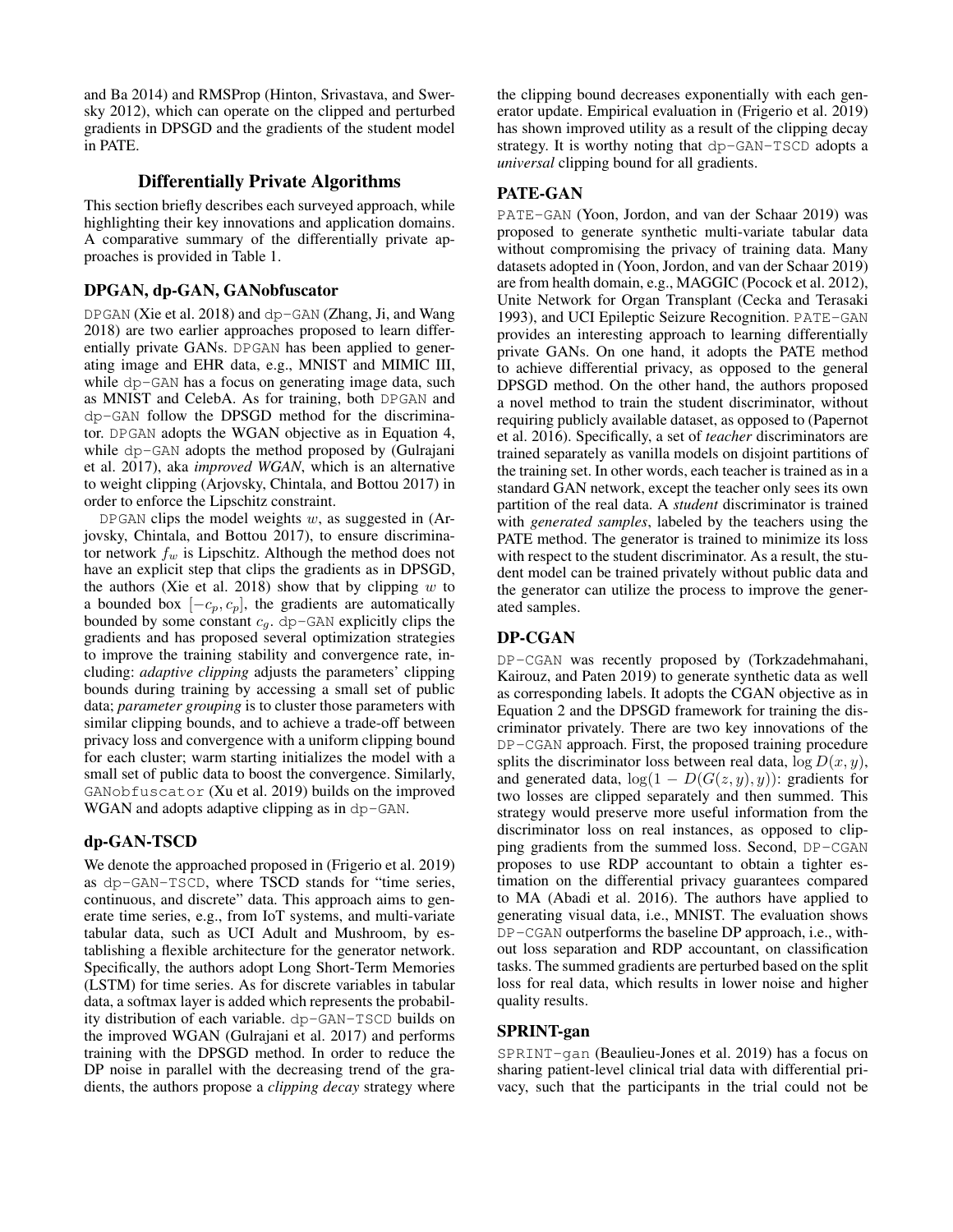identified by accessing the synthetic data. Specifically, the study was motivated by the SPRINT (Systolic Blood Pressure Trial) trial with participants divided to intensive and standard treatment groups. The proposed approach adopts the AC-GAN objective as in Equation 3, where the generator learns to produce samples given the class label, i.e., normal or intensive treatment group, and the discriminator learns to classify real or generated samples and the class label for treatment groups. The SPRINT-gan method follows DPSGD framework for training the discriminator; the Adam method is applied to update the discriminator model with the clipped and perturbed gradients. Each training sample contains a participant's measurements for systolic blood pressure, diastolic blood pressure, and the number of medications prescribed, assessed at the first 12 time points in the SPRINT trial. Beside quantitative evaluation, clinicians were asked to score the realism of samples considering both blood pressure measurements and medication counts. The results show that the clinicians' scores for real data and generated data are similar, indicating the proposed method can preserve characteristics of the training data without compromising participant privacy.

# DP-FedAvg-GAN

(Augenstein et al. 2019) proposed to train differentially private generative models with *federated learning*, where raw data is distributed across user devices and a central server coordinates the training of a shared global model. By inspecting the output of private models, the goal of (Augenstein et al. 2019) is to develop intuition of potential bugs in the training pipeline. The DP-FedAvg-GAN method has been applied to identify image pre-processing bugs (e.g., flipping pixel intensities in MNIST-like data), by examining generated examples from two user subpopulations, i.e., where the performance of a target image classification task is *high* vs. *low*. The training of DP-FedAvg-GAN differs from the centralized setting in the discriminator update step: in each round, the server provides the generator and discriminator models to a subset of devices; each device computes the discriminator update with its local private data and clips it, and the clipped updates are sent to the server where they are aggregated and perturbed. As privacy protection is critical in federated learning, the proposed method guarantees *user-level* differential privacy, and data from individual devices is protected from the central server as well as from other participating devices. However, the differential private models may produce low-fidelity data, and quantitative quality evaluation was omitted from the study, as the authors argue that high-fidelity data is not necessary for bug detection.

# Evaluating DP Approaches

In this section, we discuss how the differentially private approaches are evaluated in terms of quality and privacy.

## Quality Evaluation

As seen in Table 1, the DP approaches proposed so far have been applied to different domains, thus difficult to compare

directly in quality. However, we consider it valuable to review and categorize the quality metrics adopted by the DP approaches. In general, metrics for DP approaches largely overlap with those used to assess vanilla GAN models; a metric is often applied to both vanilla GAN models and differentially private models followed by a comparison between the results.

Generated Data The quality of generated data are examined by many DP approaches. With a focus on visual data, dp-GAN and GANobfuscator adopted metrics that quantify the *realism* and *diversity* of the generated data, e.g., via the Jensen-Shannon divergence and Inception score. Other approaches evaluated the quality of the *learned distributions*, e.g., the distribution of each dimension as well as the relationship between dimensions. Specifically, SPRINT-gan computed summary statistics, e.g., mean and standard deviation, for three measurements; the study further evaluated pairwise Pearson correlation between measurements and compared the correlation structures of real data, synthetic data generated by vanilla models, and synthetic data generated by differentially private models. DPGAN adopted two metrics, i.e., DWP and DWPre first proposed in (Choi et al. 2017), to evaluate the learned distributions for each dimension and between dimensions, respectively. It is worth noting that *human experts*, i.e., clinicians, were asked to judge whether data samples are real or generated by SPRINT-gan, which incorporates domain knowledge into evaluating the quality of the generated data.

Methods Trained with Generated Data The second school of metrics examine the methods trained with generated data. The authors of PATE-GAN outlined scenarios where the synthetically generated data can be used differently by real applications. In one scenario, synthetic data is used to train methods and the *performance* of those methods on real data are evaluated and compared with the methods trained on real data. Such metrics include AUROC (area under the receiver operation characteristics curve), AUPRC (area under the precision recall curve), and accuracy. In another scenario, synthetic data is used to identify the best method(s) to be used on read data, and the performance *ranking* of the methods trained on synthetic data is compared to that of the methods trained on real data. Similarly, other approaches evaluated the performance of methods trained on generated data, e.g., for classification tasks, including DPGAN, dp-GAN-TSCD, DP-CGAN, and SPRINT-gan. In addition, SPRINT-gan proposed to evaluate *similarity* between models trained on synthetic data and real data, e.g., the variable importance scores for Random Forest and model coefficients for SVM and Logistic Regression. Moreover, dp-GAN and GANobfuscator used the unlabeled synthetic data to augment limited labeled real data for training *semi-supervised models*. In this setting, the performance of semi-supervised models is compared to that of the supervised models trained with limited real data.

#### Privacy Evaluation

Another important evaluation is conducted on the privacy offered by the differentially private approaches. While all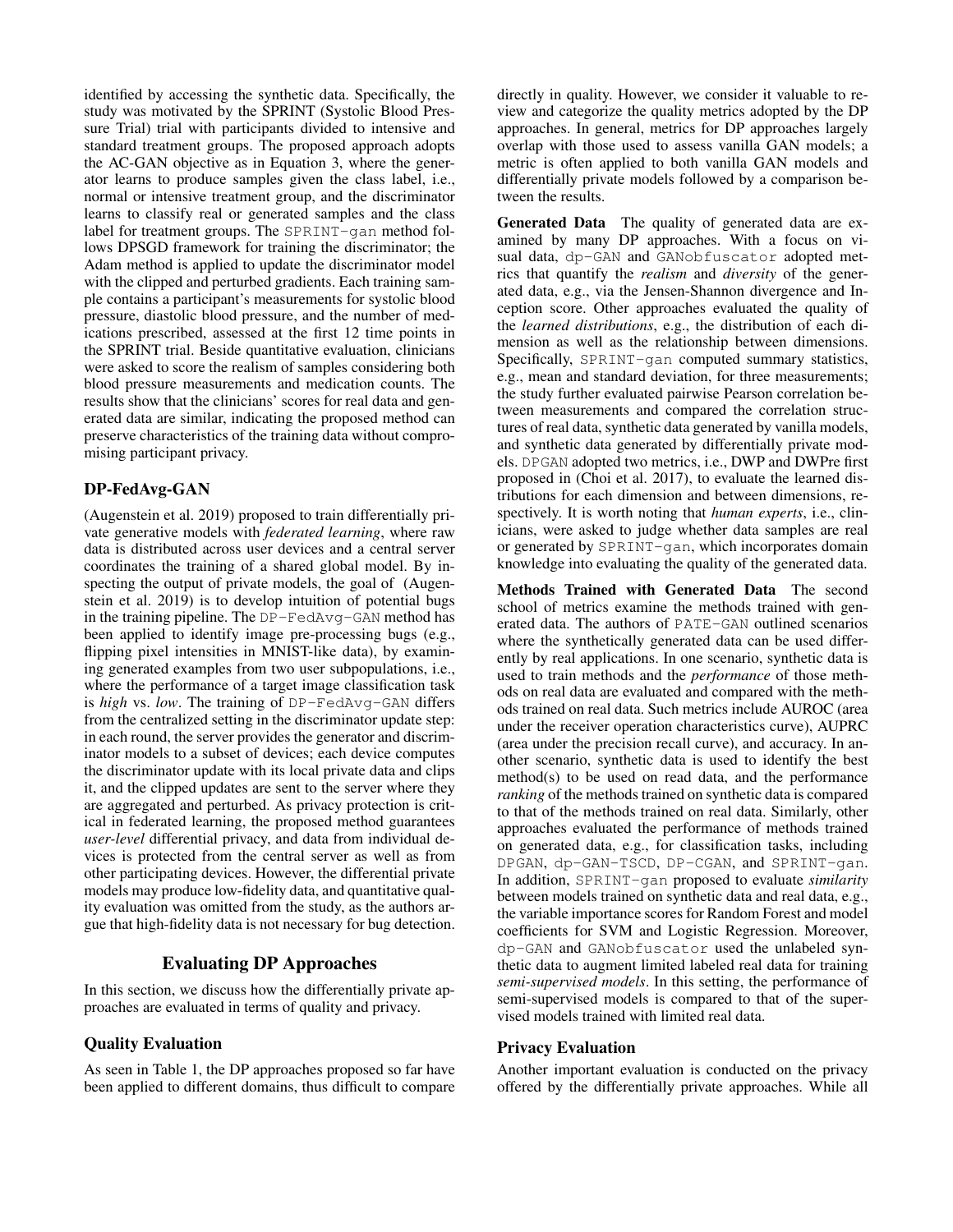| Method        | <b>Application Domains</b>        |  |  | <b>Training Procedure</b> |             | <b>Evaluation Metrics</b> |         |         |
|---------------|-----------------------------------|--|--|---------------------------|-------------|---------------------------|---------|---------|
|               | Computer Vision   Health   Others |  |  | <b>DPSGD</b>              | <b>PATE</b> | Data                      | Methods | Attacks |
| <b>DPGAN</b>  |                                   |  |  |                           |             |                           |         |         |
| $dp - GAN$    |                                   |  |  |                           |             |                           |         |         |
| GANobfuscator |                                   |  |  |                           |             |                           |         |         |
| dp-GAN-TSCD   |                                   |  |  |                           |             |                           |         |         |
| PATE-GAN      |                                   |  |  |                           |             |                           |         |         |
| $DP - CGAN$   |                                   |  |  |                           |             |                           |         |         |
| SPRINT-gan    |                                   |  |  |                           |             |                           |         |         |
| DP-FedAvg-GAN |                                   |  |  |                           |             |                           |         |         |

Table 1: Summarizing DP Generative Adversarial Networks

surveyed approaches provide the trade-off analysis between selected quality metrics and the differential privacy parameters, i.e.,  $\epsilon$  and  $\delta$ , a few demonstrate the defense put up by the differentially private approaches against *known inference attacks*. Specifically, membership inference attacks (Shokri et al. 2017) predict whether a given record was used to train a target model, which might leak additional information about the record. GANobfuscator assessed the accuracy of membership inference attacks with different DP budgets and data sizes. The results show that differentially private GANs effectively reduce the precision of attacks, compared to vanilla GANs; the attack precision is reduced further for larger training sets. Similarly, dp-GAN-TSCD plotted the ROC curves for the membership inference attacks which demonstrate the privacy protection for smaller datasets, e.g., 300 samples. In addition, the study further analyzed the attack accuracy at different training epochs: the attack accuracy rapidly increases with more epochs for the vanilla model, while staying around 50% with differential privacy throughout the training process.

## Discussion

In this section we discuss challenges in training GANs with differential privacy, summarize lessons learned from the survey approaches, and point out possible avenues for future research.

Utility Loss Due to gradient clipping and perturbation, GANs trained with differential privacy often exhibit utility loss compared to the vanilla models. Several approaches proposed techniques to overcome the loss of information during the private training process. dp-GAN proposed to separate gradients of weights and biases, and with access to some public data, to adapt the clipping bounds, cluster weight gradients, and warm starting the models without DP constraints. Similarly, dp-GAN-TSCD noted the effect of clipping bounds on utility and proposed a clipping decay technique which reduces the bounds overtime. DP-CGAN separated the discriminator loss on real and generated data to preserve useful information from the real samples and adopted RDP accountant for a tighter estimate of the privacy loss.

Utility Evaluation As presented in the previous section, the utility evaluation of the differentially private GANs adopts quality metrics for the *generated data* and the *methods* trained with the generated data. It is not straight-forward to compare all surveyed approaches directly as they were designed for different domains, e.g., computer vision vs. health, and for different tasks, e.g., labeled data vs. unlabeled data. *Human experts* were brought into the evaluation process by SPRINT-gan authors, to judge the realism of the generated clinical data. We note that the challenge remains to quantitatively evaluate the generated non-image data, e.g., for time series as mentioned by the authors of dp-GAN-TSCD.

Non-Convergence There is a chance that the generator and discriminator may not converge or converge to a noisy equilibrium, as a result of the differentially private training process. Several surveyed approaches studied the training loss over epochs, e.g., DPGAN, GANobfuscator, dp-GAN-TSCD, and SPRINT-gan. While the utility improving techniques mentioned previously may boost convergence by reducing the amount of noise introduced, they do not eliminate non-convergence as the training process must stop when the pre-defined DP budget has been exhausted. To this end, the authors of SPRINT-gan proposed to repeatedly re-run the training process and to account for the total privacy loss from all the runs, until the model converges or the privacy budget is exhausted. Furthermore, they proposed to save the generative models from all epochs and to perform model selection. This strategy was shown in (Beaulieu-Jones et al. 2019) to provide a more diverse set of models.

Privacy Risks Due to the complexity of the models, most DP approaches were evaluated with single-digit  $\epsilon$  values up to 10, although for some tasks higher  $\epsilon$  values were adopted, e.g.,  $\geq$  96.5 for DWpre evaluation of DPGAN. As for known attacks, very few approaches were evaluated, e.g., in the presence of membership inference (Shokri et al. 2017) and model inversion (Fredrikson, Jha, and Ristenpart 2015). Furthermore, attacks specifically targeting GANs were proposed recently (Hayes et al. 2019) and could be studied for the differentially private approaches. In general, privacy is still an open issue regarding the adoption of differential privacy in machine learning. The reason is that the standard differential privacy, provided in DPSGD and PATE, protects individual samples in the training set, while in real applications a user may supply multiple samples e.g., for face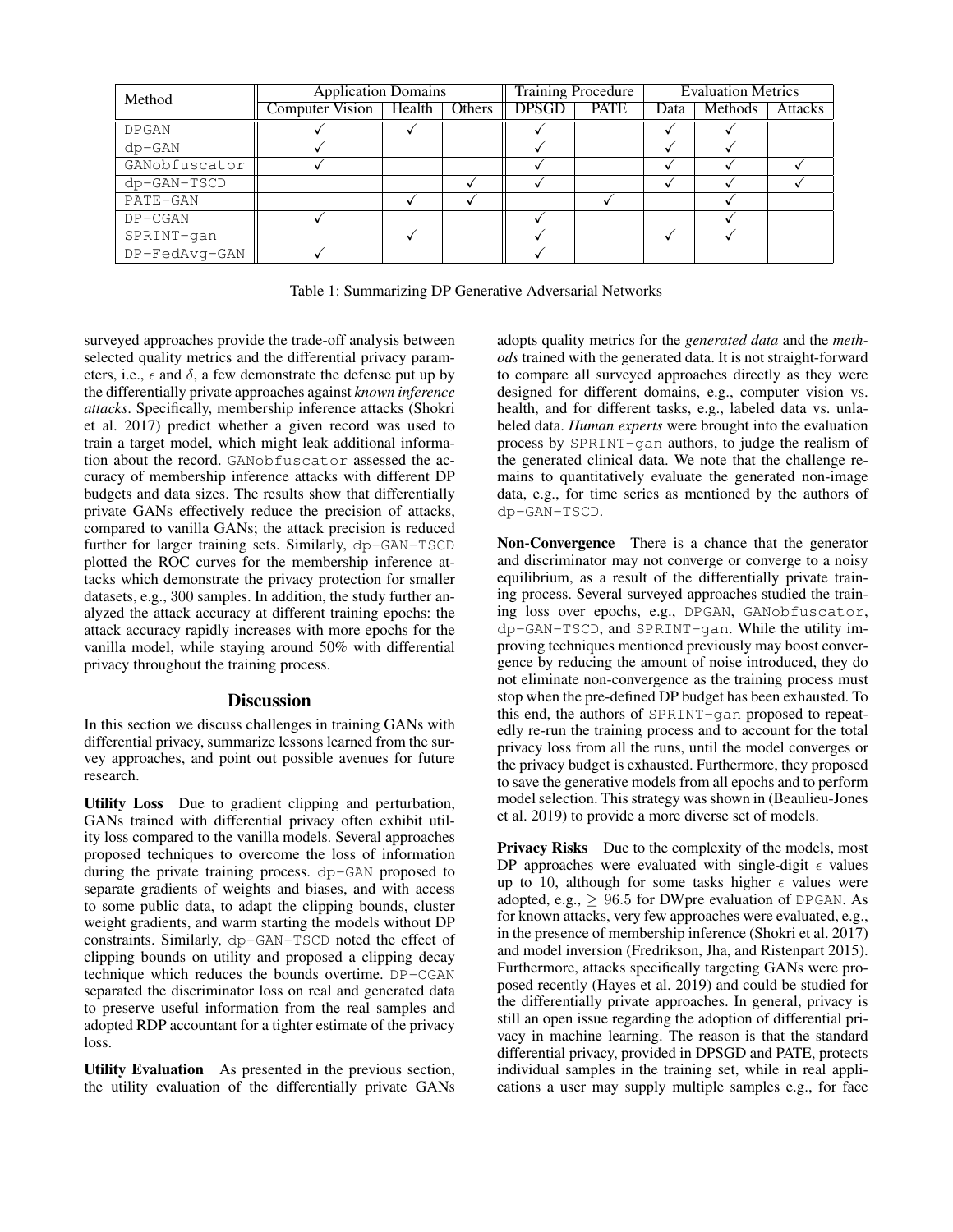recognition (Fredrikson, Jha, and Ristenpart 2015), or a sensitive class as in (Hitaj, Ateniese, and Perez-Cruz 2017). As a result, it is possible to launch attacks on the privacy of the user or the class.

Hyper-parameter Tuning Beside the privacy parameters, e.g.,  $\epsilon$  and  $\delta$ , other parameters may affect the utility of the differentially private approaches, such as batch size, learning rate, number of discriminator or generator iterations, etc. (Abadi et al. 2016) observed that the accuracy of DPSGD is more sensitive to training parameters than to the neural network structure. They suggested to choose a batch size of the same order of the number of epochs. Furthermore, it is beneficial to start with a a relatively large learning rate, decay it linearly for a few epochs, and keep it constant afterwards. While the surveyed approaches made their parameter settings available, little discussion or comparative evaluation was present to offer readers insights on how the parameters should be chosen. It may be common to tune the parameters empirically: for instance, (Yoon, Jordon, and van der Schaar 2019) reported that the number of teachers in PATE-GAN were selected using cross-validation; DP-CGAN followed the adaptive strategy for learning rate as in DPSGD with handpicked initial and final values. However, it is unclear whether the privacy loss during parameter tuning has been accounted for in all the surveyed approaches.

Future Work Several directions are open for future research on differentially private GANs. First, researchers may consider the adoption of RDP accountant to tightly bound the privacy loss. For instance, (Beaulieu-Jones et al. 2019) reported that RDP would inflict roughly one fourth of the privacy budget used in their SPRINT-gan approach with MA. The reported saving can be significant for utility critical applications. Second, future research could study the non-convergence issues in private GANs theoretically, by considering recent results from the machine learning community, and empirically, e.g., private model selection seems to provide better utility in (Boob et al. 2018; Beaulieu-Jones et al. 2019). Third, the definition of classic DP protects individual instances which may fail to mitigate model inversion attacks. The notion of group privacy (Dwork 2006) can be considered by future research to protect a set of instances with a given size  $c$ . Last but not least, the tuning of the hyper-parameters poses a significant challenge for wide applications of differentially private GANs. It can be seen in (Zhang, Ji, and Wang 2018; Xu et al. 2019; Boob et al. 2018) that having access to a small set of public data helps with estimating the hyper-parameters. Future research is also encouraged to explore the suggestions provided in (Abadi et al. 2016; Frigerio et al. 2019) as well as recent results on private hyper-parameter selection (Liu and Talwar 2019).

## Acknowledgements

This work is supported in part by National Science Foundation under grant CNS-1949217 and grant CNS-1951430, and UNC Charlotte. Any opinions, findings, and conclusions or recommendations expressed in this material are those of

the author(s) and do not necessarily reflect the views of any of the sponsors.

## References

Abadi, M.; Chu, A.; Goodfellow, I.; McMahan, H. B.; Mironov, I.; Talwar, K.; and Zhang, L. 2016. Deep learning with differential privacy. In *Proceedings of the 2016 ACM SIGSAC Conference on Computer and Communications Security*, 308–318. ACM.

Arjovsky, M.; Chintala, S.; and Bottou, L. 2017. Wasserstein gan. *arXiv preprint arXiv:1701.07875*.

Augenstein, S.; McMahan, H. B.; Ramage, D.; Ramaswamy, S.; Kairouz, P.; Chen, M.; Mathews, R.; et al. 2019. Generative models for effective ml on private, decentralized datasets. *arXiv preprint arXiv:1911.06679*.

Barbaro, M., and Jr., T. Z. 2006. A face is exposed for aol searcher no. 4417749. *The New York Times*.

Beaulieu-Jones, B. K.; Wu, Z. S.; Williams, C.; Lee, R.; Bhavnani, S. P.; Byrd, J. B.; and Greene, C. S. 2019. Privacy-preserving generative deep neural networks support clinical data sharing. *Circulation: Cardiovascular Quality and Outcomes* 12(7):e005122.

Boob, D.; Cummings, R.; Kimpara, D.; Tantipongpipat, U. T.; Waites, C.; and Zimmerman, K. 2018. Private synthetic data generation via gans. *NIST Unlinkable Data Challenge*.

Cecka, J. M., and Terasaki, P. I. 1993. The unos scientific renal transplant registry. *Clinical transplants* 1–18.

Chaudhuri, K.; Monteleoni, C.; and Sarwate, A. D. 2011. Differentially private empirical risk minimization. *Journal of Machine Learning Research* 12(Mar):1069–1109.

Choi, E.; Biswal, S.; Malin, B.; Duke, J.; Stewart, W. F.; and Sun, J. 2017. Generating multi-label discrete patient records using generative adversarial networks. *arXiv preprint arXiv:1703.06490*.

De Montjoye, Y.-A.; Hidalgo, C. A.; Verleysen, M.; and Blondel, V. D. 2013. Unique in the crowd: The privacy bounds of human mobility. *Scientific reports* 3:1376.

Dwork, C.; Kenthapadi, K.; McSherry, F.; Mironov, I.; and Naor, M. 2006a. Our data, ourselves: Privacy via distributed noise generation. In Vaudenay, S., ed., *Advances in Cryptology - EUROCRYPT 2006*, 486–503. Berlin, Heidelberg: Springer Berlin Heidelberg.

Dwork, C.; McSherry, F.; Nissim, K.; and Smith, A. 2006b. Calibrating noise to sensitivity in private data analysis. In Halevi, S., and Rabin, T., eds., *Theory of Cryptography*, 265–284. Berlin, Heidelberg: Springer Berlin Heidelberg.

Dwork, C.; Rothblum, G. N.; and Vadhan, S. 2010. Boosting and differential privacy. In *2010 IEEE 51st Annual Symposium on Foundations of Computer Science*, 51–60. IEEE.

Dwork, C. 2006. Differential privacy. In *33rd International Colloquium on Automata, Languages and Programming, part II (ICALP 2006)*, volume 4052 of *Lecture Notes in Computer Science*, 1–12. Springer Verlag.